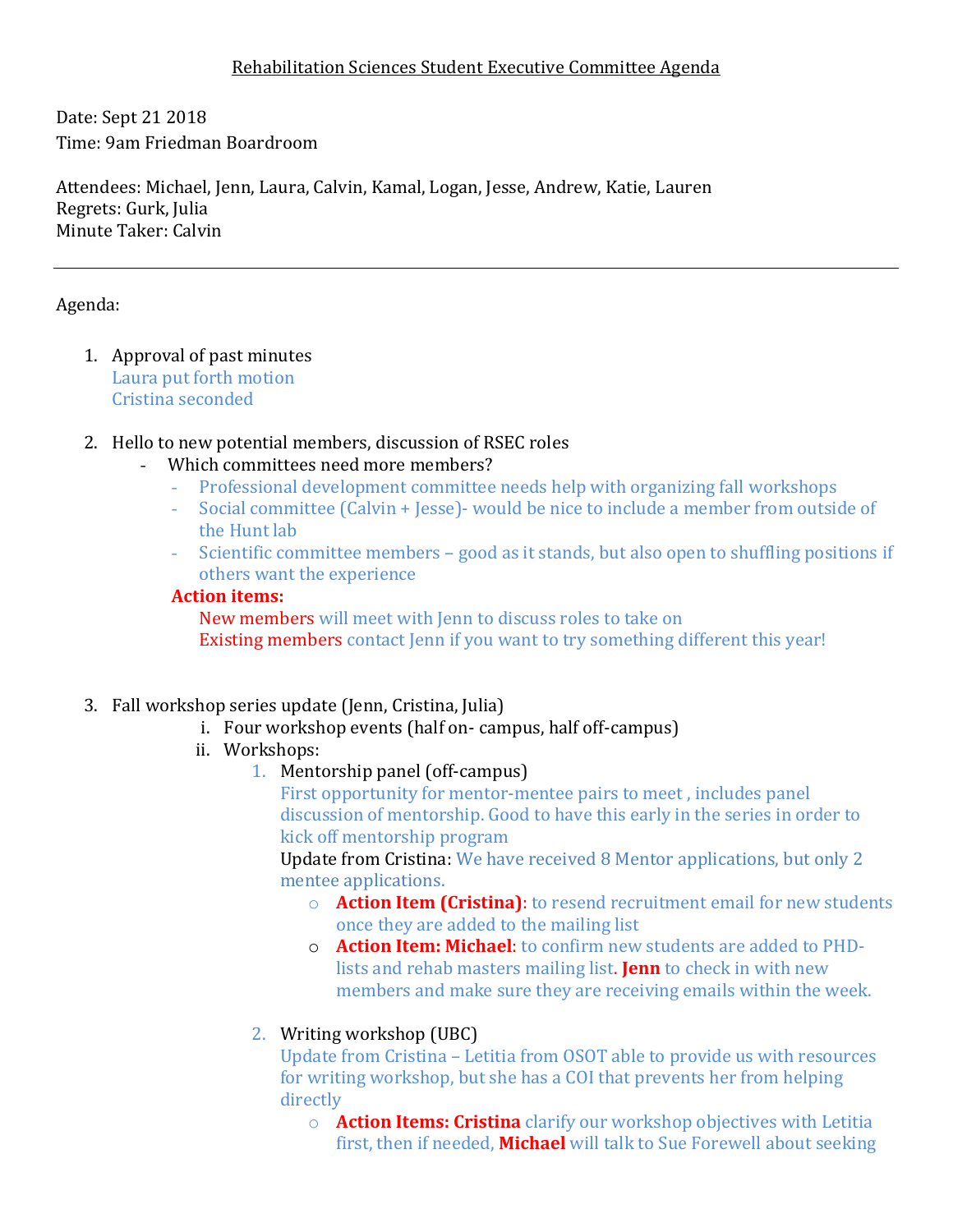writing workshop help from Letitia to sort out COI Contact writing commons from G+PS for support

o **Laura to connect Cristina** to Jacky Brinkman, to discuss writing and graduate success workshops

## 3. Non-academic career panel (Off-campus)

We will bring back former RHSC trainees who have transitioned to industry to speak about their experiences.

## 4. Knowledge translation workshop

Workshop on communicating to a non-academic audience. Outcome of workshop will tie into a talk series at tapestry (UBC). Update from Michael – tapestry people want something sooner than the spring, invite tapestry contact to next RSEC meeting to flesh out what they want

- o Try to plan timing of this workshops to tie into an earlier Tapestry talk
- o **Action item: Michael:** Notify Tapestry representative of next RSEC meeting. If they are unable to attend **Jenn** will organize a meeting with Tapestry and Scientific committee in early October.

#### iii. tentative dates and schedule

- Every Tuesday afternoon, starting in November
- Possible workshop Locations: GSS loft, Nest "UN room", Center for Hip Health, ICORD.

# **Action Item (Workshop Series Committee):**

Expanding invitation list outside of RHSC – related faculties/programs (CHHM, experimental med-probably not, ICORD, Kinesiology) Target advertising to groups that are local to the area the event is beingheld

**Action Item: Jesse** talk to Riley and Shannon about ICORD committee **Action Item: Jenn** contact Anny about requesting funds for workshops Talk to new members in RHSC 500 to coordinate workshop dates to match with their RCR class

- 4. Mentorship (Cristina update)
- 5. Fall lab crawl
	- Lab crawl location?
		- UBC
	- Organizing team
		- **Katie, Logan, Laura, Calvin**
	- Dates
		- During a Tuesday in late October
- 6. Fall social event?
	- Potential ideas
		- Action Item: Calvin plan pub get together/trivia night (e.g. Stormcrow)